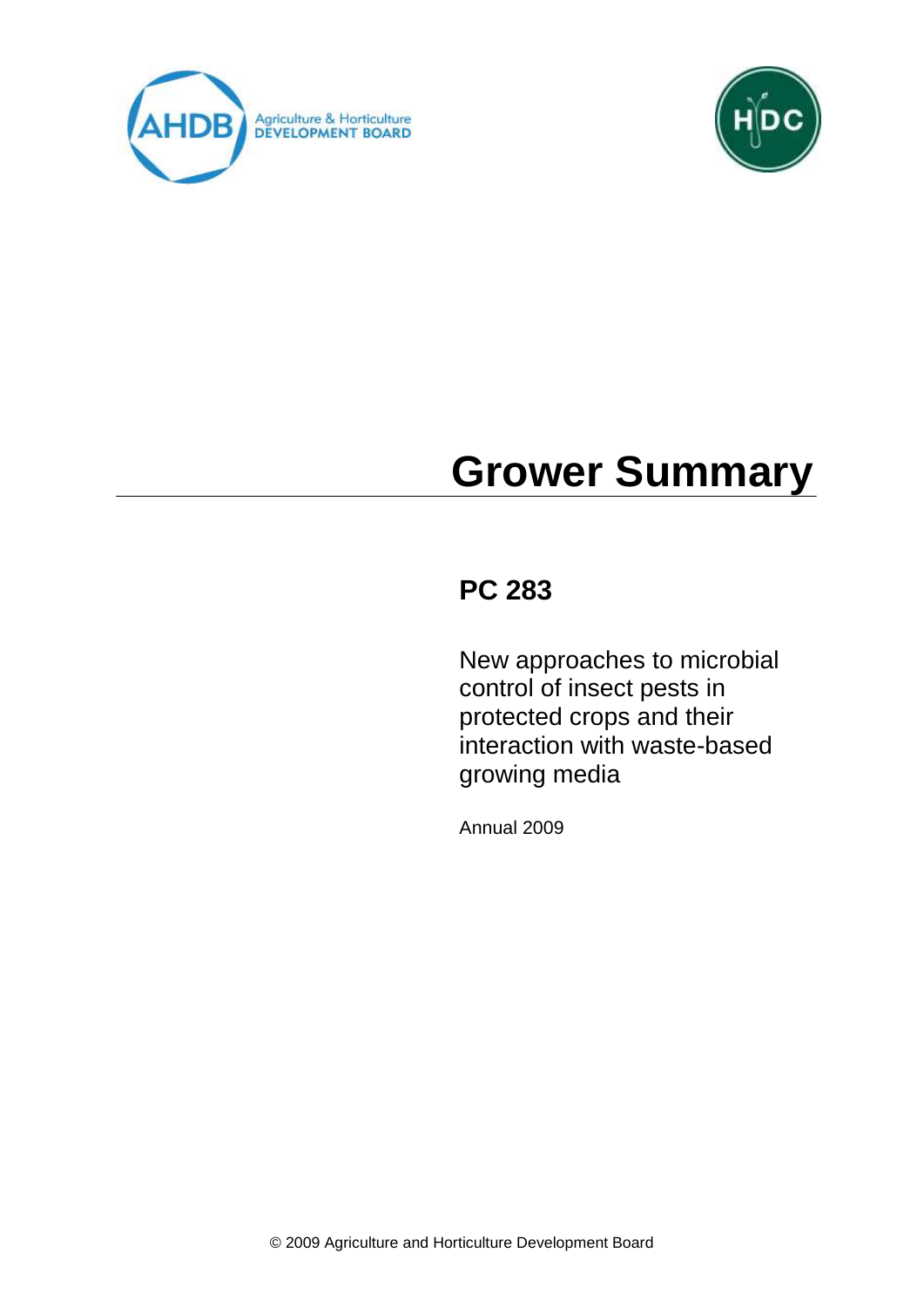# **Disclaimer**

Whilst reports issued under the auspices of the HDC are prepared from the best available information, neither the authors nor the HDC can accept any responsibility for inaccuracy or liability for loss, damage or injury from the application of any concept or procedure discussed.

The results and conclusions in this report may be based on an investigation conducted over one year. Therefore, care must be taken with the interpretation of the results.

# **Use of pesticides**

Only officially approved pesticides may be used in the UK. Approvals are normally granted only in relation to individual products and for specified uses. It is an offence to use nonapproved products or to use approved products in a manner that does not comply with the statutory conditions of use, except where the crop or situation is the subject of an off-label extension of use.

Before using all pesticides check the approval status and conditions of use.

Read the label before use: use pesticides safely.

# **Further information**

If you would like a copy of the full report, please email the HDC office (hdc@hdc.ahdb.org.uk), quoting your HDC number, alternatively contact the HDC at the address below.

HDC Stoneleigh Park Kenilworth Warwickshire CV8 2TL

Tel – 0247 669 2051

No part of this publication may be copied or reproduced in any form or by any means without prior written permission of the Horticultural Development Company.

HDC is a division of the Agriculture and Horticulture Development Board.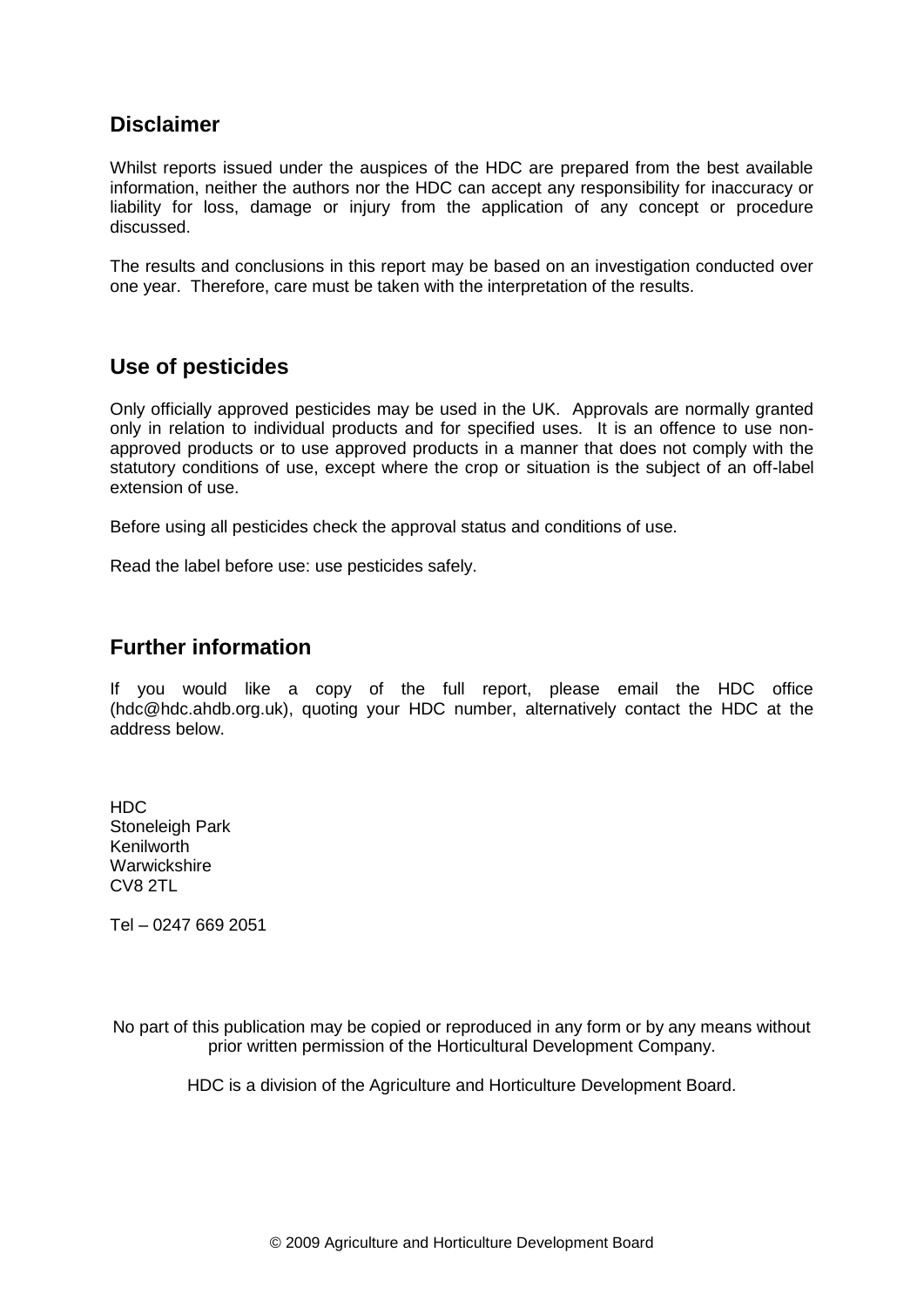# **Headline**

- Incorporating composted green waste into peat composts can result in significantly higher infestations of sciarid and shore flies.
- Natural fungal infections of sciarid fly larvae and shore fly adults could provide 'free' biological control.

#### **Background and expected deliverables**

Sciarid and shore flies are widespread and important pests and contaminants of containerised herb and ornamental crops. There is a requirement for new forms of control that are compatible with Integrated Pest Management (IPM) programmes that enable growers to reduce their reliance on chemical pesticides. Progressive growers prefer to use IPM based on a combination of cultural control, biological control and IPM-compatible insecticides (the latter on ornamentals only; there are no pesticides approved for the control of fly pests on herbs). However, the current IPM options do not always give sufficiently reliable control of sciarid or shore flies. Additional measures are needed therefore.

At present, most of herb and ornamental bedding and pot plant crops are grown in peat based compost. The UK has a Biodiversity Action Plan (BAP) target of 90% replacement of peat by alternatives by 2010. This would be done by incorporating materials into composts such as composted green waste, bark, wood fibre or coir. However, there is evidence from growers that some of these materials are associated with greater fly problems.

In recent years, there has been increasing awareness of natural infections of insect pathogenic fungi in sciarid and shore flies. These infections can result in high levels of 'free' natural pest control. If the naturally occurring fungal infections on sciarid and shore flies could be enhanced through conservation or augmentation, they could help reduce fly populations as part of an integrated approach to crop management and provide a novel form of biocontrol.

The project has two aims:

- Develop novel methods of biocontrol for sciarid and shore fly pests on pot herbs and ornamental bedding and pot plants;
- Investigate their interaction with composts containing recycled green material.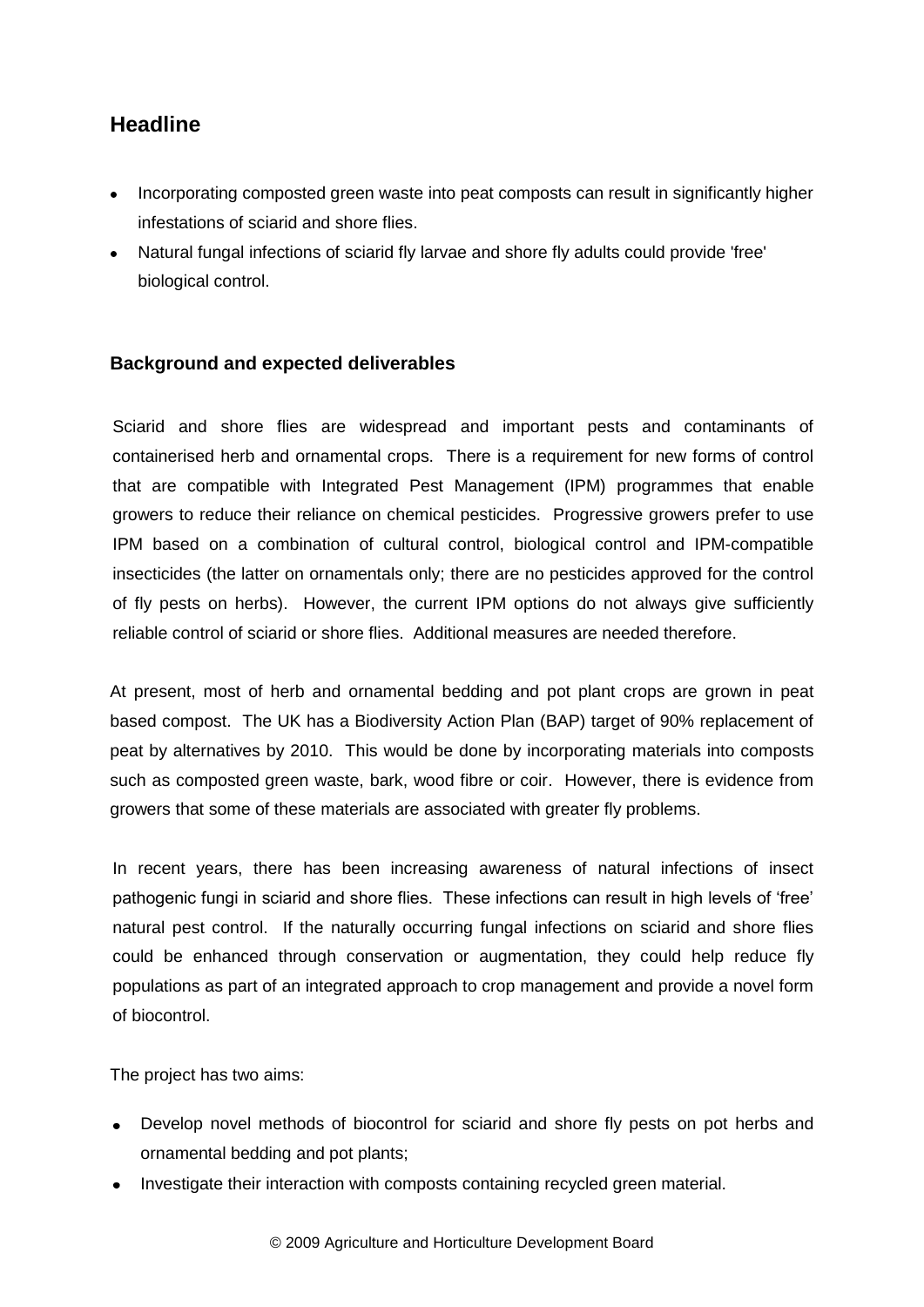The expected deliverables from the project include the following:

- New understanding of the role of naturally occurring fungi in the population dynamics of insect pests that have adverse effects in a complex, integrated plant production system.
- New insights into the methods needed to enhance the effects of the fungi.
- New information on the effect of alternative growing media on the risk of sciarid and shore fly infestation, and on how to mitigate any adverse effects.

## **Summary of the project and main conclusions**

#### Survey work on fungal infections with growers

Seventeen growers of protected bedding and pot plants or protected herbs were questioned about natural fungal infections of sciarid and shore flies on the crops produced. Fungal infections of sciarid flies were observed on 13 (=76%) of nurseries and fungal infection of shore fly was observed on just one nursery. 70% of growers who observed fungal infections on sciarid flies thought that they were contributing to sciarid fly control on their nurseries.

Fungal infected sciarid fly larvae were found on many sciarid-susceptible bedding and pot plant species including begonia, cyclamen, geranium, lupin, poinsettia, primula and a wide range of cuttings in propagation. On potted herbs, infected sciarid fly larvae were found particularly on mint but also on chives and parsley. Fungal infected shore fly adults were found particularly on thyme but also on parsley.

Infected sciarid fly larvae were found on a range of growing media from various suppliers, including 100% peat, and peat mixed with other materials i.e. composted green waste, wood fibre, bark, coir, perlite. Typical mixes contained 75-85% peat and 25-15% other materials. Peat was sourced from various countries including Estonia, Finland and Latvia. High substrate moisture and relative humidities were considered by most growers to be key factors favouring the incidence of fungal infection of sciarid flies.

Infections on sciarid flies occurred throughout the year, depending on the times various crops are produced, but were more prevalent in the autumn to spring period. Timing of infections was also affected by temperature and humidity e.g. on a nursery growing mint all year round, infected larvae were only seen in the autumn and winter when the glasshouse was cool and the peat remained very wet.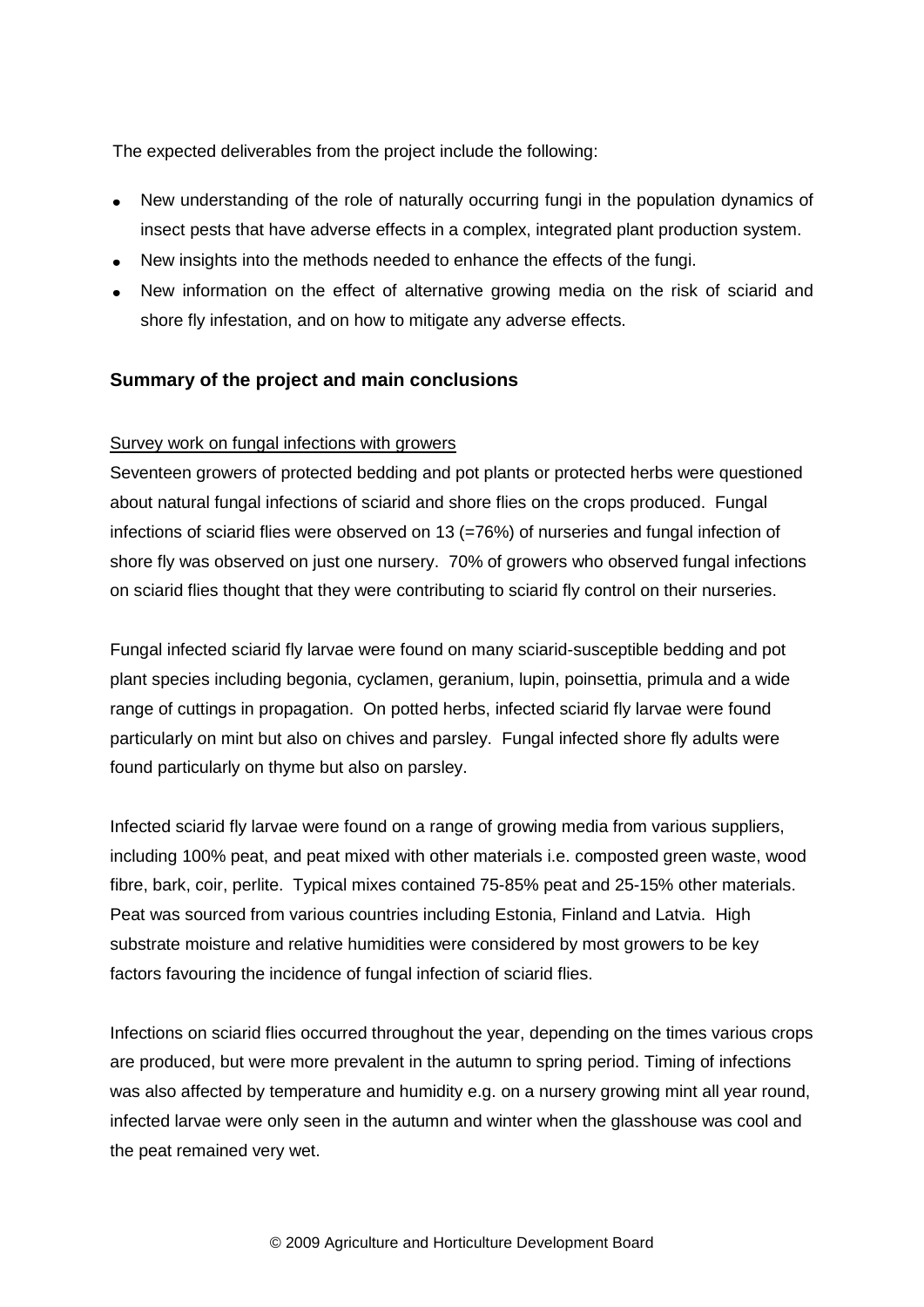The extent of fungal infection in fly populations was partly dependent on the extent of sciarid fly infestation. Fungicide applications applied against pathogens within the crop did not appear to impact on fungal infections of sciarid flies on ornamental crops.

On site monitoring of natural fungal infections was then done in the glasshouses of six nurseries by project team members from ADAS, Fargro and the host growers. Results confirmed those of the initial grower survey. Over all the sites, the proportion of pots with infected sciarid fly larvae ranged from 1 to over 80%. Frequently all visible sciarid fly larvae were infected.

#### Isolation of pathogenic fungi from naturally infected sciarid and shore flies

When the project started, it was known that the natural infections of sciarid and shore flies were caused by two different types of insect pathogenic fungi. These fungi needed to be isolated from infected insects and grown on into a 'pure' culture of each fungus, free from contamination by other microorganisms.

The shore fly fungus was isolated from naturally infected adult shore flies associated with thyme plants. The fungus was grown on an agar based medium in Petri dishes. The fungus grew very slowly having an unusual structure, in which hair like projections emerge from the fungus in a Petri dish or from the shore fly adults in natural infections.

The sciarid fly fungus was difficult to isolate. Natural infection cycles were observed which indicated a complex life cycle. The fungus infects sciarid fly larvae which subsequently come up to the surface of the growing media at night and die. The fungus then produces 'primary' spores on the dead bodies overnight, which are actively discharged in order to spread the infection. If the spores hit a sciarid larva, they germinate on it and grow through the insect cuticle and kill it. If the spores do not contact a living sciarid fly larva, they still germinate but grow to produce a small 'secondary' spore that is actively discharged in search of a sciarid larva. The only way to isolate the fungus and grow it in a culture was by collecting spores discharged onto agar from 'fresh' larval cadavers (= dead insect bodies). . In most cases, they produced secondary spores which then died. However, in some cases they germinated to produce a fungus mycelium which could then be grown on in culture.

#### Fungal identification

Identification of the two fungal species infecting the sciarid and shore flies was important. Traditionally, the identification of fungi relied on visual characteristics, particularly of the spore bearing structures. However, fungi do not vary much in their appearance, meaning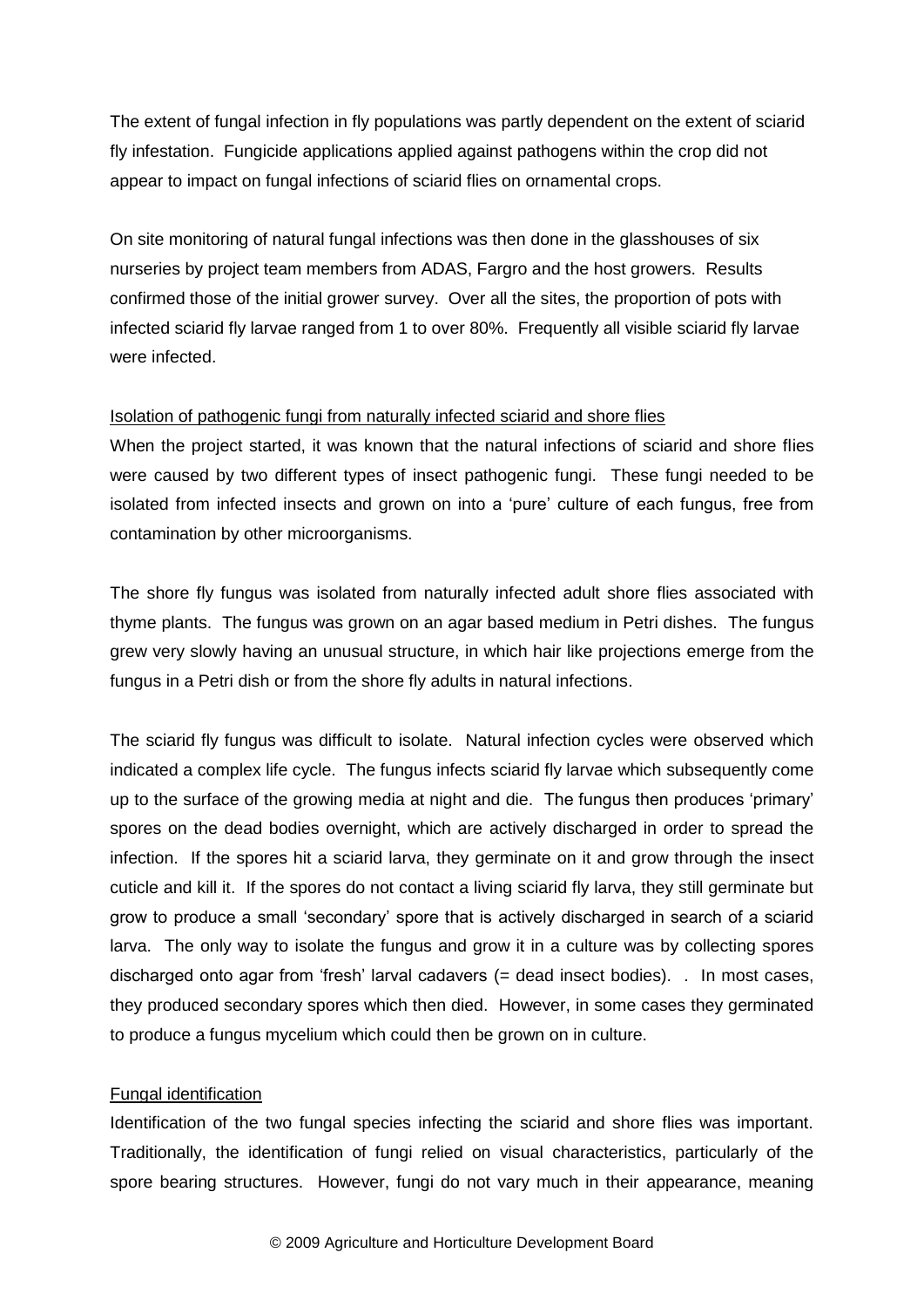that species relationships based on visual characters have a low degree of certainty. While visual diagnostic characters are still important tools, fungal identification relies increasingly on information collected at the DNA level, such as gene sequencing.

Isolates of the sciarid fungus were compared with a culture of *Furia sciarae* deposited in a herbarium run by the US Department of Agriculture. The two fungi had the same genetic sequence and hence we can be sure the fungus that kills sciarid flies in the UK is *Furia sciarae*.

The gene sequence for the fungus that infects shore flies, combined with an evaluation of its visual characteristics, indicated that it was not a species from the fungal genus *Hirsutella* as originally thought, but from the genus *Torrubiella*. This was highly unexpected because *Torrubiella* is associated with infections of insects in the tropics and SE Asia in particular. *Torrubiella* is the sexual phase of the fungus *Lecanicillium* (previously known as *Verticillium*). The latter is used as a biopesticide in the products Mycotal and Vertalec (Koppert BV) for the control of glasshouse whitefly and aphids respectively. *Lecanicillium* is naturally widespread in the UK. Although it is genetically the same as its sexual form *Torrubiella*, it looks completely different and we suspect that the two forms have very different natural histories.

#### Fungal bioassay

Laboratory bioassays are currently being developed to quantify the virulence of *Furia* to sciarid fly. The bioassay protocol, at its current state of development, is based on rearing larvae of a known age, and then treating them with *Furia* spores that are actively discharged from plugs of agar and keeping them under controlled conditions to monitor their survival.

#### Effect of temperature on sciarid fly development

A series of experiments has commenced to determine the effect of temperature on the development of the sciarid fly species *Bradysia difformis* (the most common sciarid fly species occurring in UK glasshouses)*.* This information can then be used to forecast pest activity as a decision support tool in IPM. The development of sciarid larvae will be determined by collecting eggs from laboratory cultures and keeping them at different temperatures under controlled conditions. The dishes will be observed daily and the development of the larvae will be quantified. The results from these experiments will be used to identify the minimum temperature for development and a simple day degree model of sciarid development will be calculated.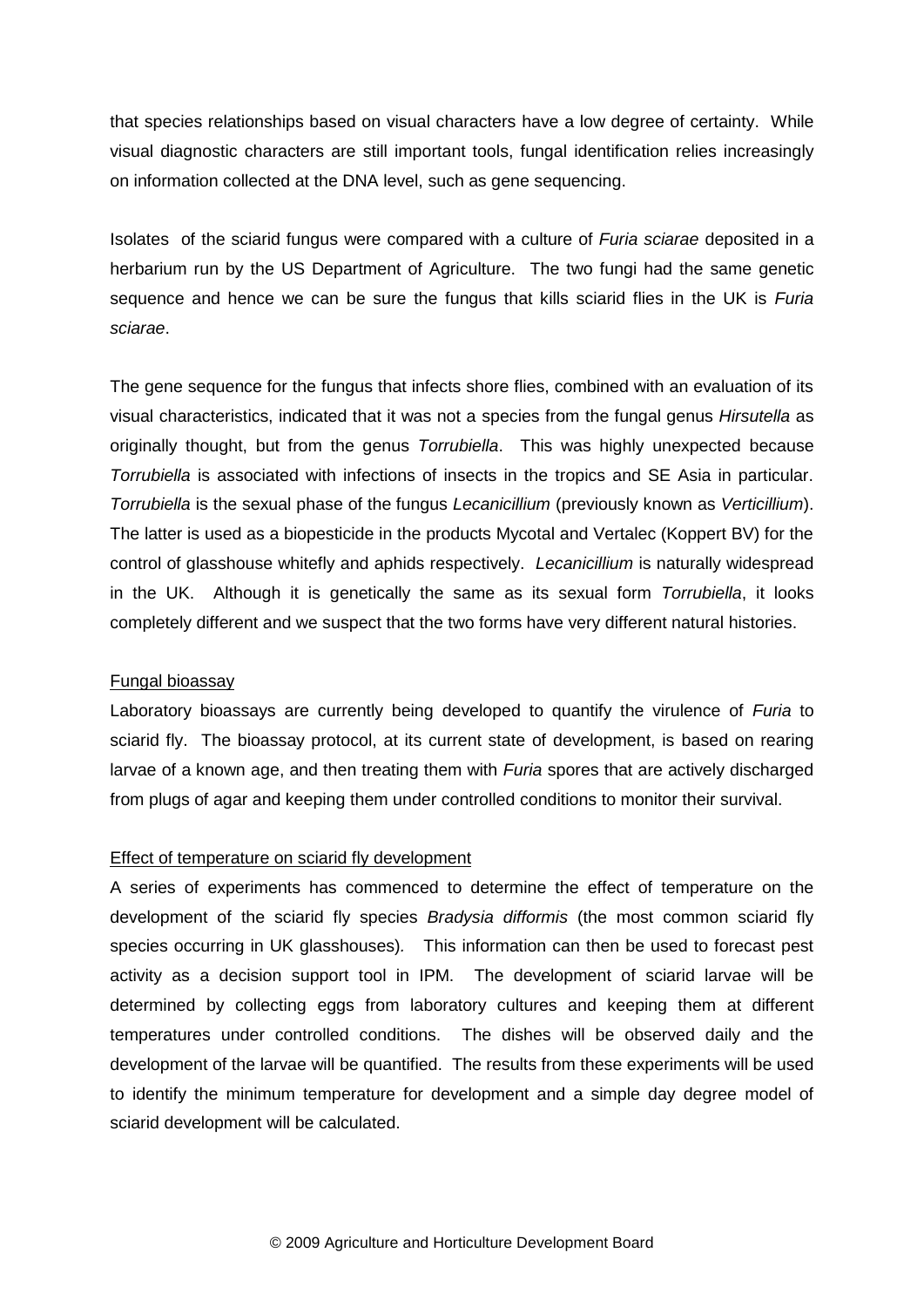#### Attractiveness of growing media as egg laying sites for sciarid and shore flies

Experiments to quantify the attractiveness to sciarid and shore flies of growing media containing composted green waste were completed. Two experiments were done, the first was in a research glasshouse at ADAS with sciarid and shore flies, the second was done at a commercial herb nursery with a high population of sciarid flies. In the first experiment, a standard peat based compost was compared with a proprietary compost containing composted green waste and an organic compost. In the second experiment, a standard peat based compost was compared with the same compost supplemented with different amounts of composted green waste or wood fibre. The data from the first experiment indicated that organic compost was more attractive to shore flies for egg laying, while the second experiment indicated that 40% composted green waste was more favourable for the development of sciarid fly populations than the other growing media tested.

#### **Financial benefits**

- Natural fungal infections of sciarid fly larvae and shore fly adults can be exploited by growers.
- An additional, effective and reliable biological control solution to sciarid and shore fly problems will give financial benefits to growers and propagators of a wide range of protected crops, including protected ornamentals, herbs, leafy salads, hardy nursery stock; and cucumbers, tomatoes and peppers in propagation.
- The annual values of UK protected herbs and protected pot and bedding plants is estimated at £25 million and £193 million respectively (Defra Basic Horticultural Statistics, 2002/3).
- Crop losses or marketing problems due to sciarid or shore fly damage or contamination respectively probably cause at least 5% losses in herb and pot / bedding plant crop values annually. This represents a combined loss of £11 million per annum, although losses may increase with wider use of potting media based on composted green waste.
- At present there are no pesticides approved for the control of fly pests on herbs, or for shore fly control on any protected crop. Therefore growers will benefit by reducing the proportion of the crop that is unmarketable as a result of better biological pest control.